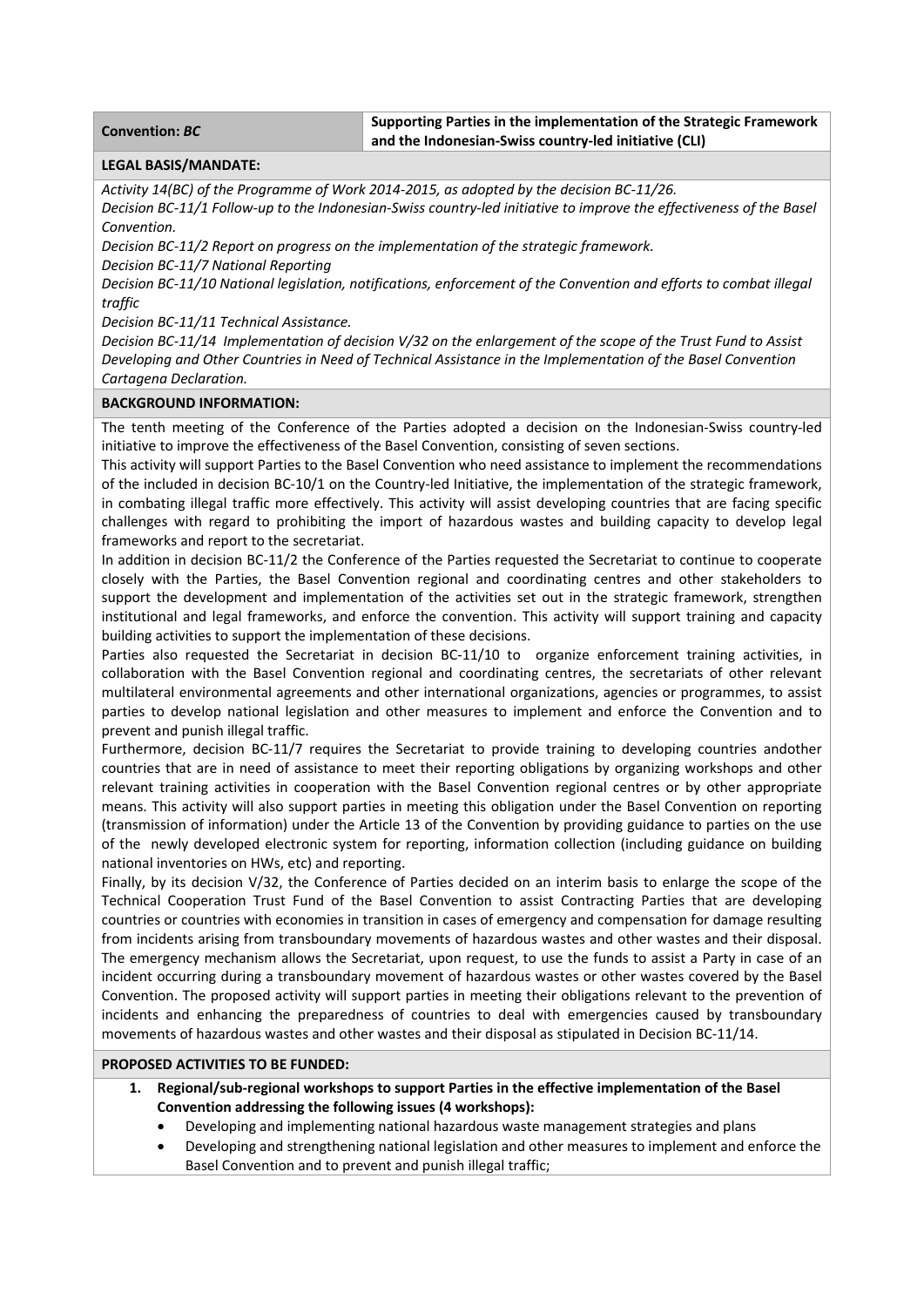- Addressing specific challenges of Parties with regard the implementation of the Basel Convention, including measures for protection themselves from unwanted imports of wastes;
- Assisting Parties in meeting their national reporting obligations, including improving the comparability of the data on the transboundary movements of hazardous and other wastes, introducing to the new electronic reporting system and providing guidance on collecting information for reporting; and
- Raising awareness of parties on the scope, accessibility and procedures of the emergency mechanism.
- 2. Facilitation, upon request from parties, in cooperation with the Regional Centres and key partners, of **the development and submission of project proposals to donors on issues such as:** 
	- Developing and implementing strategies and activities to support the Strategic Framework and CLI;
	- Developing and strengthening of the legal systems, enforcement and competent authorities, including by improving cooperation and coordination among entities working at the national level to prevent and combat illegal traffic in hazardous wastes and other wastes;
	- Inclusion of waste and hazardous waste management issues into development strategies and plans;
- **3. Webinars, online consultations and teleconferences**
	- A series of online activities would be organized, in support of the workshops and other activities and aiming to address a broader than the audience of the workshops as these would include law and policy makers, including legislative and administrative authorities from Basel Convention Parties as well as civil society and industry.

# **RESULTS TO BE ACHIEVED:**

- Number of parties which developed or revised their national hazardous waste management strategies and plans in support of the Strategic Framework and the CLI;
- Parties are able to collect information on the generation, management and disposal of hazardous and other wastes in support of the Strategic Framework and the CLI;
- Waste and hazardous waste issues are integrated into their national development plans or strategies in support for the Strategic Framework and the CLI in a number of parties;
- National legislation for the implementation of the Basel Convention at national level is developed or strengthened in a number of parties;
- Coordination among entities working at the national level to prevent and combat illegal traffic in hazardous wastes and other wastes is approved;
- Parties are adequately familiar with the newly developed electronic system of reporting;
- Parties are aware on the importance of data quality and comprehensiveness contained in national reports so that it meets the data requirement of Implementation and Compliance Committee;
- Parties are aware of the emergency mechanism and how to access the funding under the mechanism.

## **VOLUNTARY BUDGET [USD] FOR 2014‐2015**

| 10   | <b>PROJECT PERSONNEL COMPONENT</b>                                                                                                       |               |
|------|------------------------------------------------------------------------------------------------------------------------------------------|---------------|
| 1100 | <b>Professional Staff</b>                                                                                                                | 96,660        |
| 1200 | Consultants (3 consultant for at 20,000 USD and 1 consultant at<br>7,000 USD)                                                            | <i>67,000</i> |
| 1600 | Travel on Official Business (four staff travel at 5,000 USD with regard<br>to four workshops; one staff travel for the national meeting) | 25,000        |
| 20   | <b>SUB-CONTRACT COMPONENT</b>                                                                                                            |               |
| 2200 | Sub-contracts (costs for four workshops)                                                                                                 | 360,000       |
| 30   | <b>TRAINING COMPONENT</b>                                                                                                                |               |
| 3300 | Meetings and Conferences (costs for one meeting)                                                                                         | <i>5,000</i>  |
| 52   | <b>MISCELLANEOUS COMPONENT</b>                                                                                                           |               |
| 5200 | Awareness raising/printing/translation                                                                                                   | <i>30.000</i> |